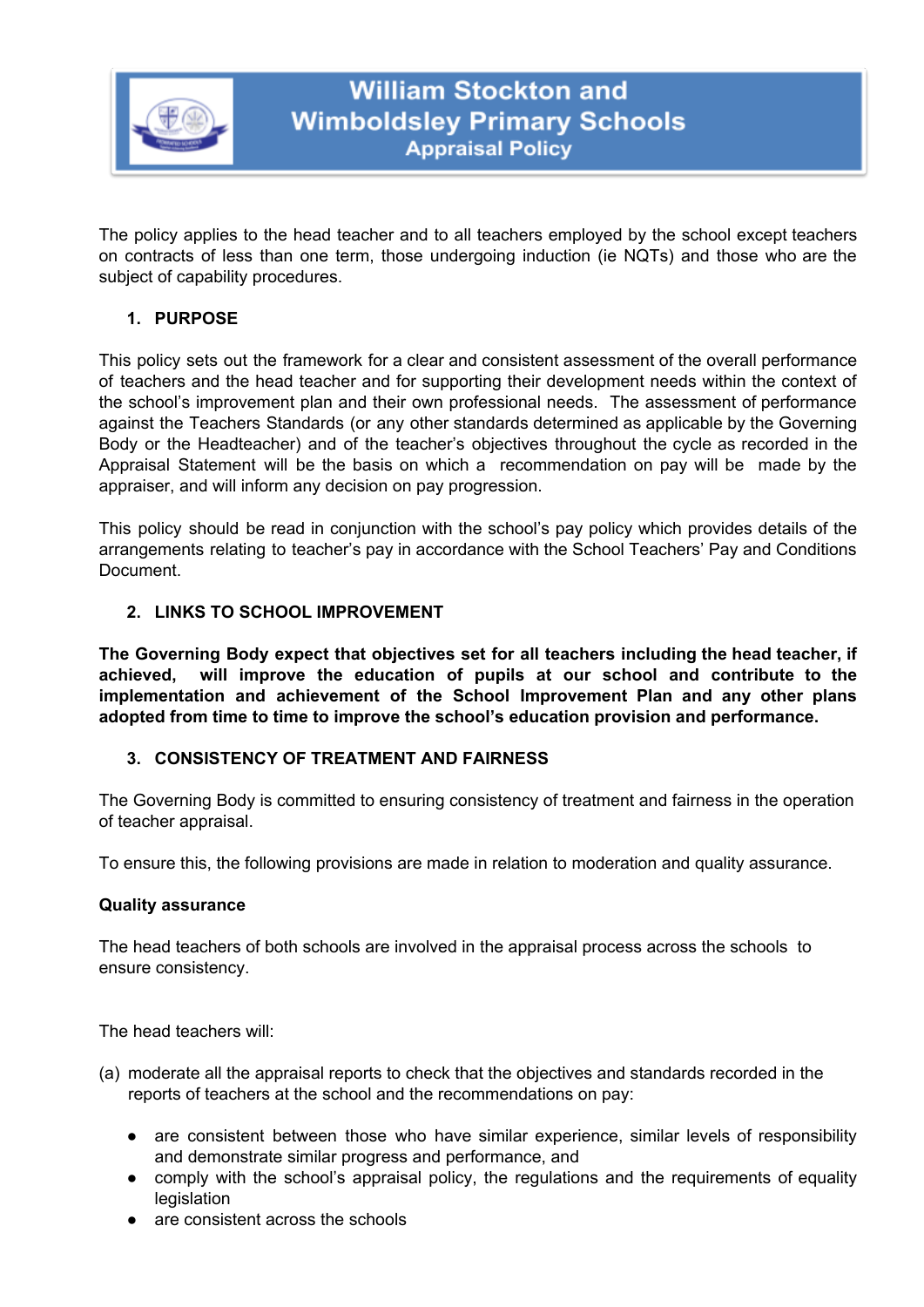The Governing Body will review the quality assurance processes when the appraisal policy is reviewed.

# **4. APPOINTMENT OF APPRAISERS FOR THE HEAD TEACHERS**

Appointment of Governors

In this school:

**The Governing Body is the appraiser for the head teacher** and to discharge this responsibility on its behalf may appoint 2 or 3 governors.

Where a head teacher is of the opinion that any of the governors appointed by the governing body under this regulation is unsuitable for professional reasons, s/he may submit a written request to the governing body for that governor to be replaced, stating those reasons.

## **Appointment of External Adviser**

**The Governing Body will appoint an external adviser to provide advice and support in relation to the appraisal of the head teacher. The Governing Body will consult the external adviser before setting the head teacher's objectives.**

#### **1. INTRODUCTION**

The Governing Body of William Stockton and Wimboldsley Federated School has adopted this appraisal policy in accordance with the Education (Schools Teachers' Appraisal) (England) Regulations 2012. Sections in **bold** are required by those regulations.

## **2. APPLICATION OF THE POLICY**

## **3. APPOINTMENT OF APPRAISERS FOR TEACHERS**

The head teacher must ensure that the appraisal of every other teacher employed in the school is carried out. The head teacher may delegate this duty, to the teacher's line manager or another suitably qualified member of staff.

Where it becomes apparent that the appraiser will be absent for the majority of the cycle the head teacher may perform the duties himself/herself or delegate them to another teacher. Where this teacher is not the appraisee's line manager the teacher will have an equivalent or higher status in the staffing structure as the teacher's line manager. The appraisal cycle will not begin again in the event of the appraiser being changed.

All those to whom the head teacher has delegated the role of appraiser will receive appropriate training for that role.

Where a teacher is of the opinion that another teacher to whom the head teacher has delegated the role of appraiser is unsuitable, they may submit a written request to the head teacher for that appraiser to be replaced, stating the reasons why.

## **4. THE APPRAISAL PERIOD**

#### **The appraisal period will be 10 months**

The appraisal cycle in this school will run from OCTOBER to JULY for teachers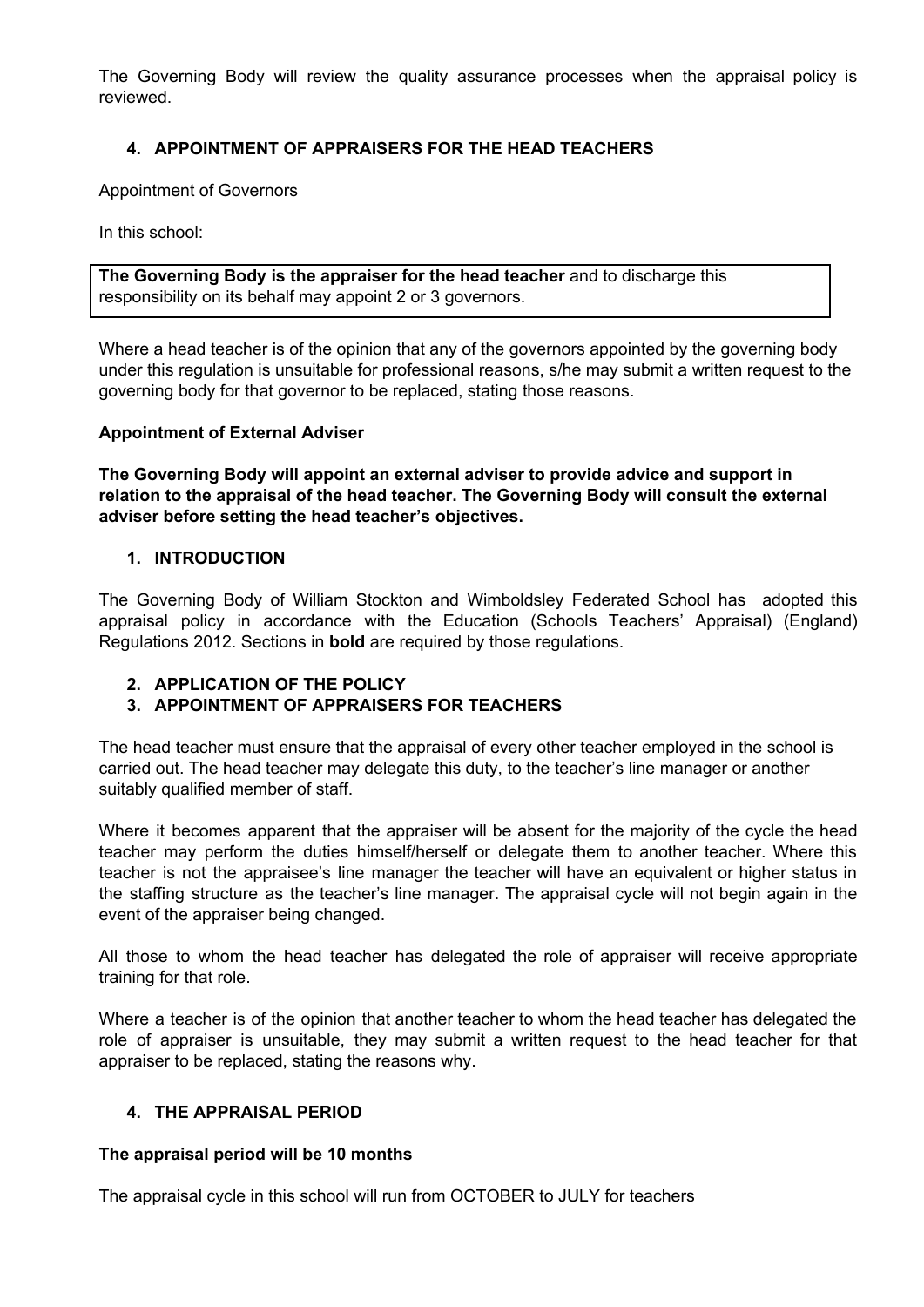Teachers who are employed on a fixed term contract of less than one year, will have their performance managed in accordance with the principles underpinning the provisions of this policy. **The length of the cycle will be determined by the duration of their contract.**

Where a teacher starts their employment at the school part-way through a cycle, the head teacher or, in the case where the teacher is the head teacher, the governing body shall determine the length of the first cycle for that teacher, with a view to bringing his cycle into line with the cycle for other teachers at the school as soon as possible.

Where a teacher transfers to a new post within the school part-way through a cycle, the head teacher or, in the case where the teacher is the head teacher, the governing body shall determine whether the cycle shall begin again and whether to change the appraiser.

# **5. STANDARDS**

Teachers will be assessed against the "Teachers Standards" and any other standards relating to teachers' performance published by the Secretary of State as the governing body or head teacher determines is applicable to the performance of any individual teacher; including school specific standards**.**

## **Teachers will be informed of these at the start of each appraisal period.**

The head teacher will be assessed against the National Standards for Headteachers and any other standards relating to teachers' performance published by the Secretary of State as the governing body determines is applicable to their performance; including leading school specific standards.

## **Head Teachers will be informed of this at the start of the appraisal period.**

## **6. OBJECTIVE SETTING**

The objectives set will be rigorous, achievable, time-bound, fair and equitable in relation to teachers with similar roles/responsibilities and experience. They will have regard to what can reasonably be expected of any teacher at a given point of their career progression, the skills they will need to be able to evidence their professional progression and to meet the school's pay progression criteria and, where possible, the teacher's professional aspirations. **They will be such that, if they are achieved, they will contribute to improving the education of pupils at the school and the implementation of any plans of the governing body or head teacher designed to improve the school's education provision and performance.**

For part-time teachers, appraisers will also have regard to that teachers hours' of work as a proportion of full time colleagues.

Governors also recognise the desirability of staff being able to achieve a satisfactory work-life balance.

**Objectives will be set before or as soon as practicable after the beginning of the appraisal period.** The appraiser and appraisee will seek to agree the objectives but where a joint determination cannot be made the appraiser will make the determination and the appraisee may record their objections in the appraisal report.

In this school :

- all teachers, including the head teacher, will have no more than three objectives
- Teaching and Learning Responsibility, Leadership &/or SEN Allowance payment objectives will also be set for those with responsibilities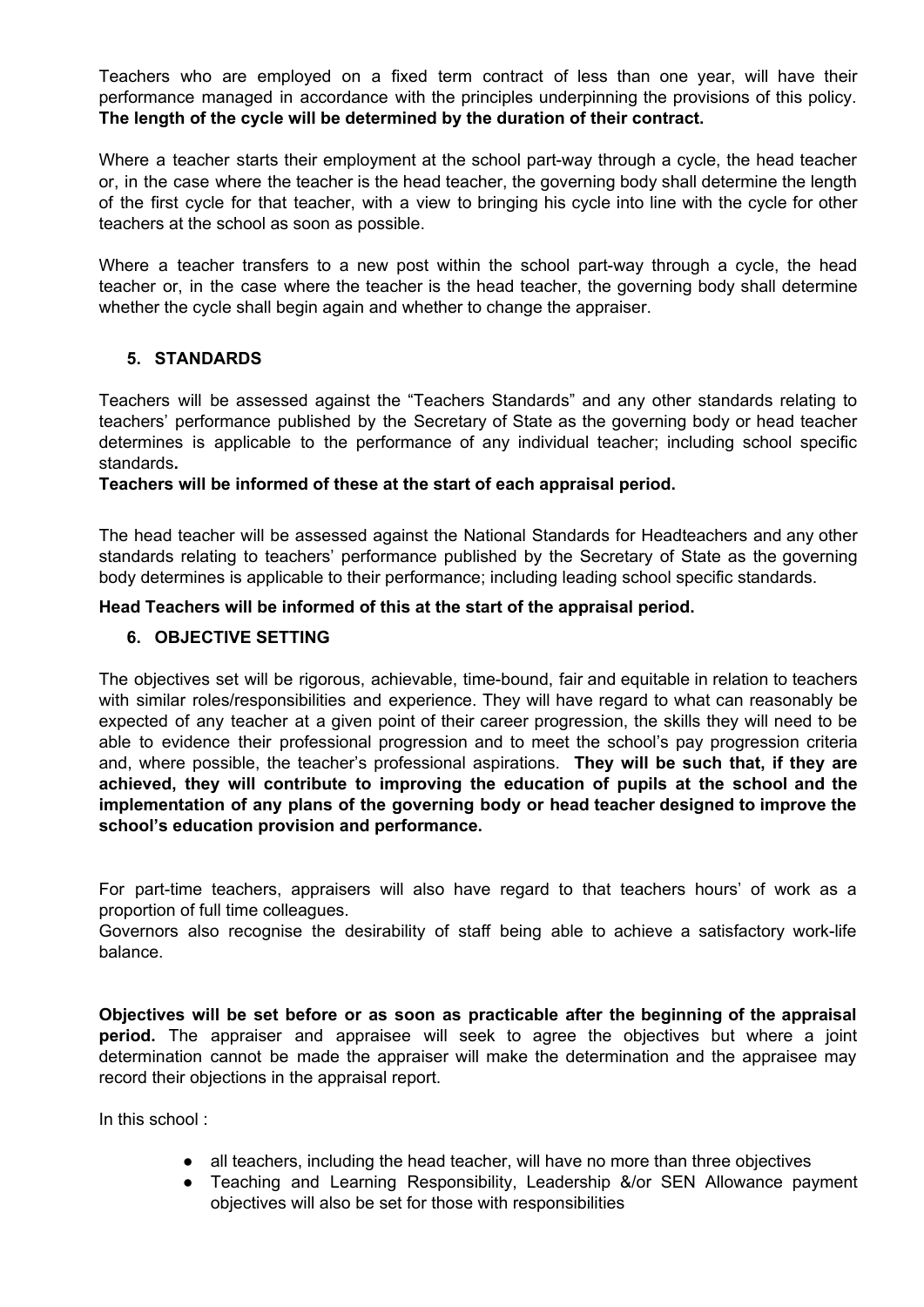● all teachers, including the head teacher, will have at least one whole school objective.

Appraisal is an assessment of overall performance, objectives cannot cover the full range of a teacher's roles/responsibilities. Objectives will, therefore, focus on the priorities for an individual for the cycle. At the review stage teachers will also be assessed as set out below.

## **7. REVIEWING PROGRESS**

Progress and performance will be reviewed and addressed on a regular basis throughout the year. This may include scheduled review meetings and will include day to day dialogue between the appraise and their appraiser and a number of lesson observations. Feedback will be constructive and will highlight particular areas of strength as well as any areas that need attention.

This school believes that the observation of classroom practice and other responsibilities is important both as a way of assessing teachers' performance in order to identify any particular strengths and areas for development they may have and of gaining useful information which can inform school progress. To that end, the number of observations carried out in any school year may vary depending on the needs of the school. All observation's will be supportive and undertaken in accordance with the school's Classroom Observation Protocol. Observation feedback will be given in accordance with the timescales set out in the Protocol, other feedback will be given as soon as practicable after any issues relating to performance come to light.

Teachers (including the head teacher) who have responsibility outside the classroom will also have their performance in these responsibilities reviewed and, if appropriate, observed.

From 1 September 2014, pay progression for all teachers will be dependent on a successful appraisal. It will be possible for a "no pay progression" determination to be made without recourse to the capability procedure. However, where a teacher is not making sufficient progress for a successful appraisal to be a likely outcome, the Appraiser will write to the teacher as soon as this becomes apparent to alert them and agree appropriate support.

Where concerns about a teacher's performance ( including concerns arising from any lesson observation) require more structured intervention the appraiser (or another qualified teacher nominated by the head teacher) will meet the teacher/head teacher and

- give clear feedback about the nature and seriousness of the concerns;
- ask the teacher/head teacher to comment on the concerns;
- review objectives and their timescales if appropriate;
- discuss and agree any support (eg coaching, mentoring, structured observation), that will be provided to help address the concerns;
- set dates for further review of progress, allowing sufficient time for improvement.
- Explain the implications if insufficient progress is made.

The review of objectives and any other performance issues and any support agreed will be set out in a clear action plan.

When progress is reviewed, if the appraiser is satisfied that the teacher has made, or is making, sufficient improvement, the appraisal process will continue as normal, with any remaining issues continuing to be addressed through that process.

## **Transition to capability**

If the appraiser is not satisfied with the progress made during the review period above, the teacher will be notified in writing that the appraisal process will no longer apply and that their performance will be managed under the capability procedure, and will be invited to a formal capability meeting.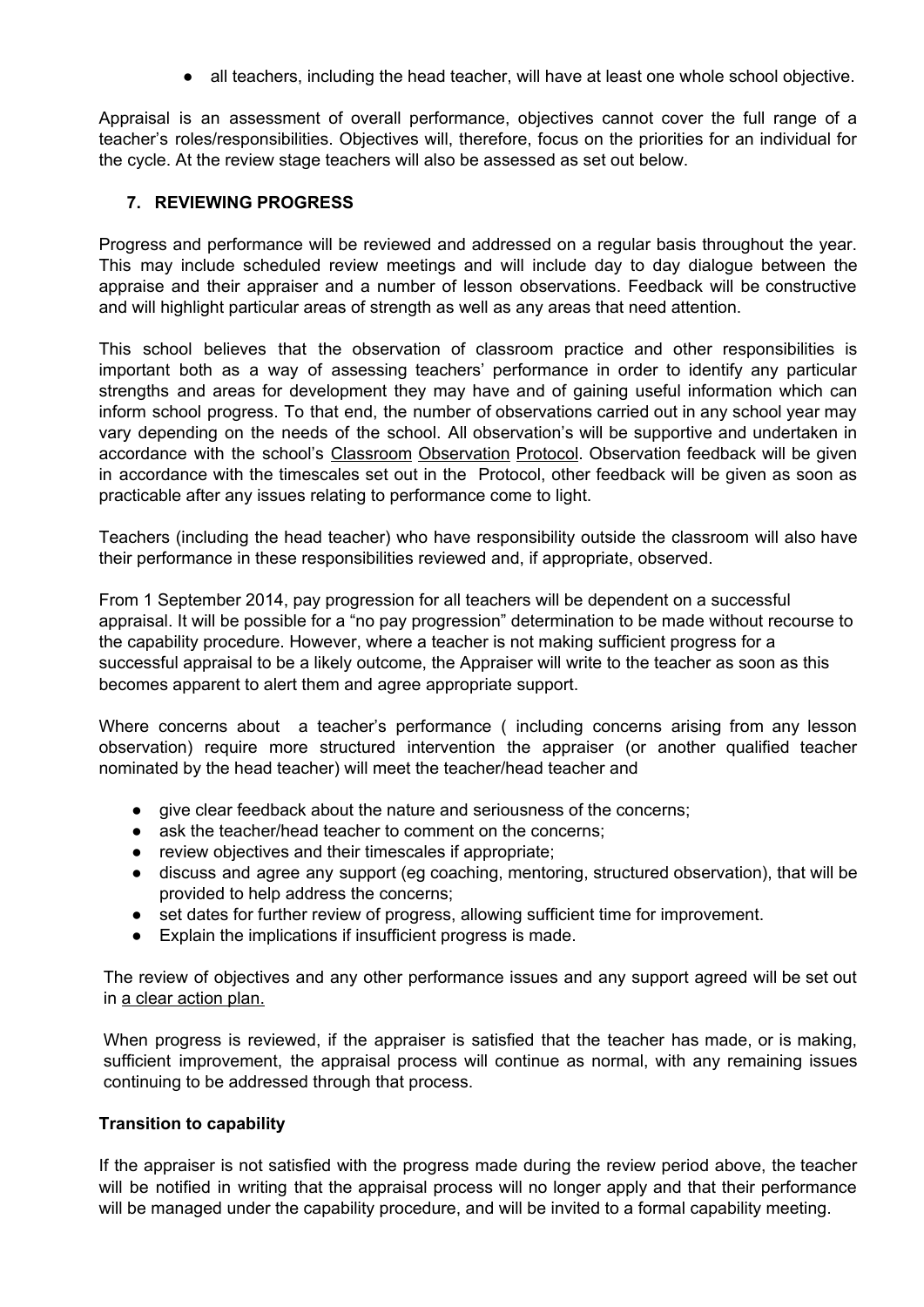## **12. ANNUAL ASSESSMENT**

**At the end of the appraisal cycle, the appraiser(s) will meet the appraisee to assess the performance of the teacher or head teacher** and determine whether their appraisal is assessed as successful.

This school's criteria for determining a successful appraisal for each category of teacher is set out in the School's Pay Policy which should be read in conjunction with the Appraisal Policy.

In determining an appraisal assessment, the appraiser(s) will consider the appraisee's performance against

- the "Teachers Standards" or the National Standards for Head teachers as applicable and school specific standards.
- any other set of standards relating to teachers' of head teachers' performance published by the Secretary of State and about which the teacher has been notified at the beginning of the appraisal period,
- the teacher or head teacher's objectives
- the criteria set out in the school's pay policy and
- the teacher or head teacher's professional development needs.

Assessment of performance against an objective will be on the basis of the performance criteria set at the beginning of the cycle. Good progress towards the achievement of a challenging objective, even if the performance criteria have not been met in full, will be assessed favourably.

Assessment against specific objectives and the Teachers or Headteacher Standards may be based on a range of sources including E.G. tracking pupil progress; lesson observations; lesson plans; marking; work scrutiny and the views of pupils.

Overall assessment will be informed by evidence of the impact the teacher has had through both achievement of their objectives and their day to day performance on

- pupil progress
- wider outcomes for pupils
- specific elements of practice where appropriate
- the effectiveness of other teachers or other staff
- the wider work of the school

The appraisal cycle is annual, but on occasions it may be appropriate to set objectives that will cover a period over more than one cycle. In such cases, the basis on which the progress being made towards meeting the performance criteria for the objective will be assessed at the end of the first cycle and will be recorded in the report at the beginning of the next cycle.

## **In relation to the Head teacher, Governors will consult the external adviser when assessing performance**

The appraiser(s) will also where relevant under the school's pay policy , make a recommendation relating to the teacher or head teacher's pay.

## **13.APPRAISAL STATEMENT**

**As soon as practicable (normally within two calendar weeks) following the end of each appraisal period, teachers will be provided with a written report which will record the assessment of their performance against the criteria set out above.**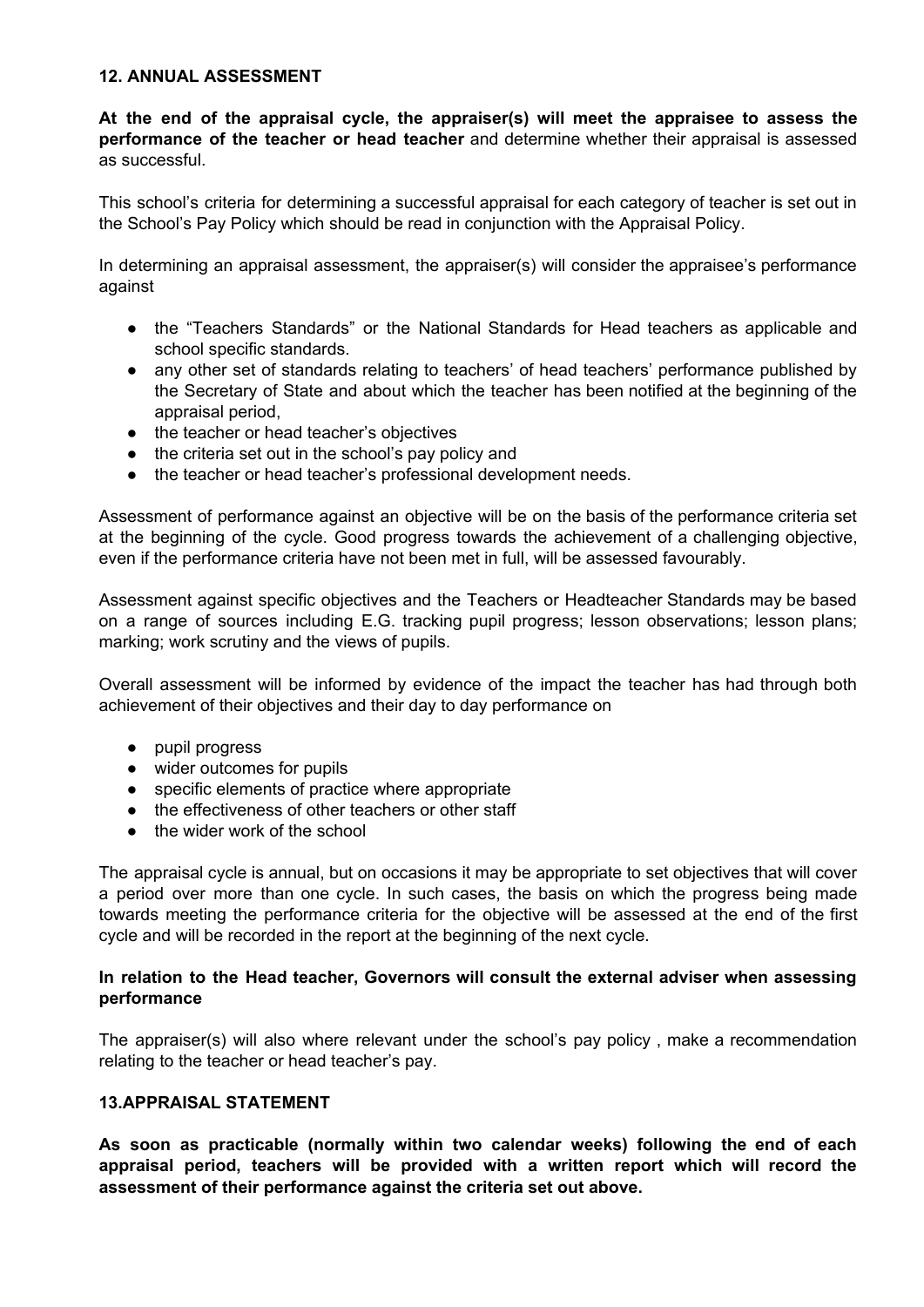**The report will also, where relevant under the school's pay policy , record a recommendation relating to the teacher or head teacher's pay**.

## **14.APPEALS**

Where a member of staff is dissatisfied with the application of the appraisal process (except for decisions on pay) they have recourse to the school's Grievance Procedure to pursue the matter.

Where a member of staff is dissatisfied with a recommendation or decision on pay, they have a right of appeal through the appeals mechanism of the School Pay Policy.

## **15.CONFIDENTIALITY**

The appraisal process and the reports generated under it will be treated with confidentiality at all times. The appraiser and the Head teacher will have access to the appraisee's plan and review recorded in her/his report. Where a teacher has multiple roles, their additional managers (as agreed at the start of the cycle) will also have access.

Access to the appraisal report of a teacher can be made available to Governors where they are being asked to make a decision on pay.

Appraisees will be told who has been granted access to their report.

Governors directly involved in the head teacher's appraisal and the external adviser will be provided with access to the head teacher's plan and review recorded in his/her report. Details of the head teacher's objectives will be reported to the full governing body as soon as practicable after the beginning of the appraisal cycle. Governors not directly involved in the head teacher's appraisal will be given access to the review of his/her performance, on request, and where they are being asked to make a decision on pay.

## **16. TRAINING AND SUPPORT**

The school's CPD programme will be determined by the training and development needs of teachers identified during the appraisal process.

The governing body will ensure in the budget planning that, as far as possible, appropriate resources are made available in the school budget for any training and support agreed for appraisees. It is recognised that priority may have to be given to the needs of a teacher causing concern or who has entered capability proceedings to ensure appropriate support for improvement is provided.

An account of the training and development needs of teachers in general, including the instances where it did not prove possible to provide any agreed CPD, will form a part of the head teacher's annual report to the governing body about the operation of appraisal in the school.

With regard to the provision of CPD in the case of competing demands on the school budget, a decision on relative priority will be taken with regard to the extent to which: (a) the CPD identified is essential for an appraisee to meet their objectives; and (b) the extent to which the training and support will help the school to achieve its priorities. The school's priorities will have precedence.

Teachers should not be held accountable for failing to make good progress towards meeting their performance criteria where the support recorded in the appraisal report has not been provided.